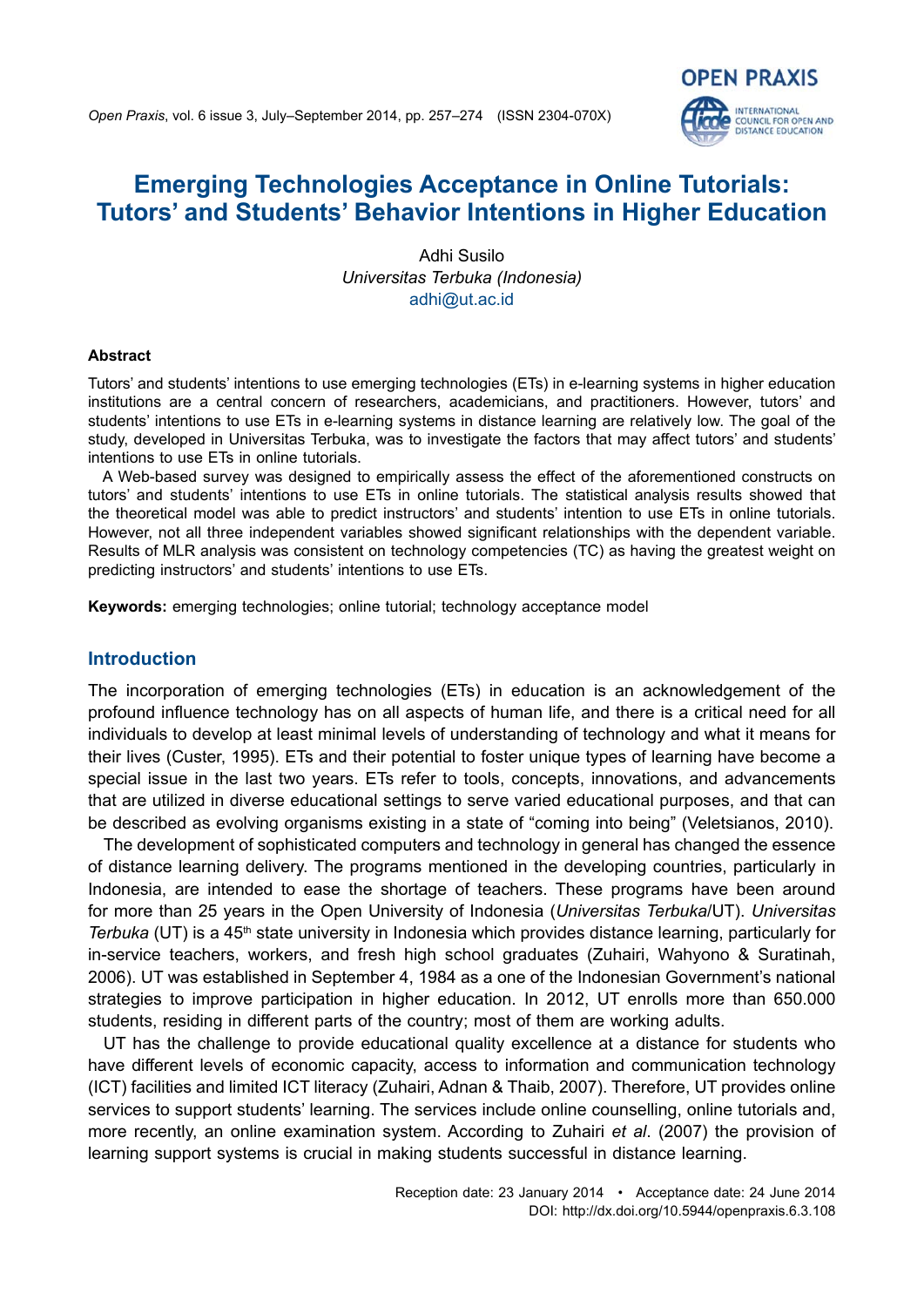This research explores tutors' and students' behavioral intentions as factors affecting their use of emerging technologies in their distance learning and how these behavioral intentions reflect changes in their educational beliefs and actual learning practice. It is believed that teachers are the important persons in changing the educational world, particularly in the learning and teaching processes. On the other hand, students might perceive the value of emerging technologies for improved learning differently and fail to understand the role of technology in transforming their courses (Bessier, Kurt & Reinhart, 1997).

The specific research questions addressed were:

- 1. To what extent does emerging technologies reaction (ETsR), emerging technologies understanding (ETsU) and technology competencies (TC) contribute to tutors' and students' intention (behavioral intention—BI) to use emerging technologies in online tutorial?
- 2. Which construct out of the three independent variables (ETsR, ETsU, or TC) provides the most significant contribution to tutors' and students' intention to use emerging technologies in online tutorial?

The main goal of this study is to empirically investigate the contribution of tutors' and students' ETsR, ETsU, and TC to their intention to use emerging technologies in distance learning, as measured by the weight of their contributions to the prediction of BI. A secondary, but related purpose of this study is to identify, from the tutor's and student's perspective, the key factors that encourage or inhibit tutors and students to embrace emerging technologies in online tutorial. Thus, the relevance for the current study was that it investigated factors that contribute to tutors' and students' acceptance of emerging technologies that has been developed specifically to respond to current demands of open and distance learning.

This investigation may make a useful contribution to the growth and development of strategies that might help higher education institutions introduce online education programs that speak to the specific needs and interactions of their teachers and students. Thus, the significance of the current study lies in investigating key constructs that are contributing to tutors' and students' intentions to use emerging technologies in distance learning. As a result of the information provided by these findings, tutors and students in higher education institutions will be able to accommodate emerging technologies into curriculum reform to embrace distance education as a valid delivery method. Furthermore, the appropriate emerging technologies will be refined and developed to support tutors and students training programs as a result of the findings of this study. The findings of this study could also be used in broader studies focused on the instructional emerging technologies that integrate ICT into learning support materials for designing effective distance learning process.

### **Literature Review**

# *Theoretical Foundation*

The objective of this study is to uncover the important factors affecting the tutors' and students' behavioral intention (BI) to use emerging technologies (figure 1). In order to provide a solid theoretical basis for examining the important antecedents for ETs usage, this study integrates the classification of technology competence levels from Tomei (2005), learning and training evaluation theory (Kirkpatrick, 1998) and two important streams of literature under the structure of the theory of reasoned action (TRA) (Fishbein & Ajzen, 1975): the technology acceptance model (TAM) (Davis, 1989; Davis, Bagozzi & Warshaw, 1989) and the theory of planned behavior (TPB) (Ajzen, 1991). It also uses the diffusion of innovations theory (Rogers, 1995).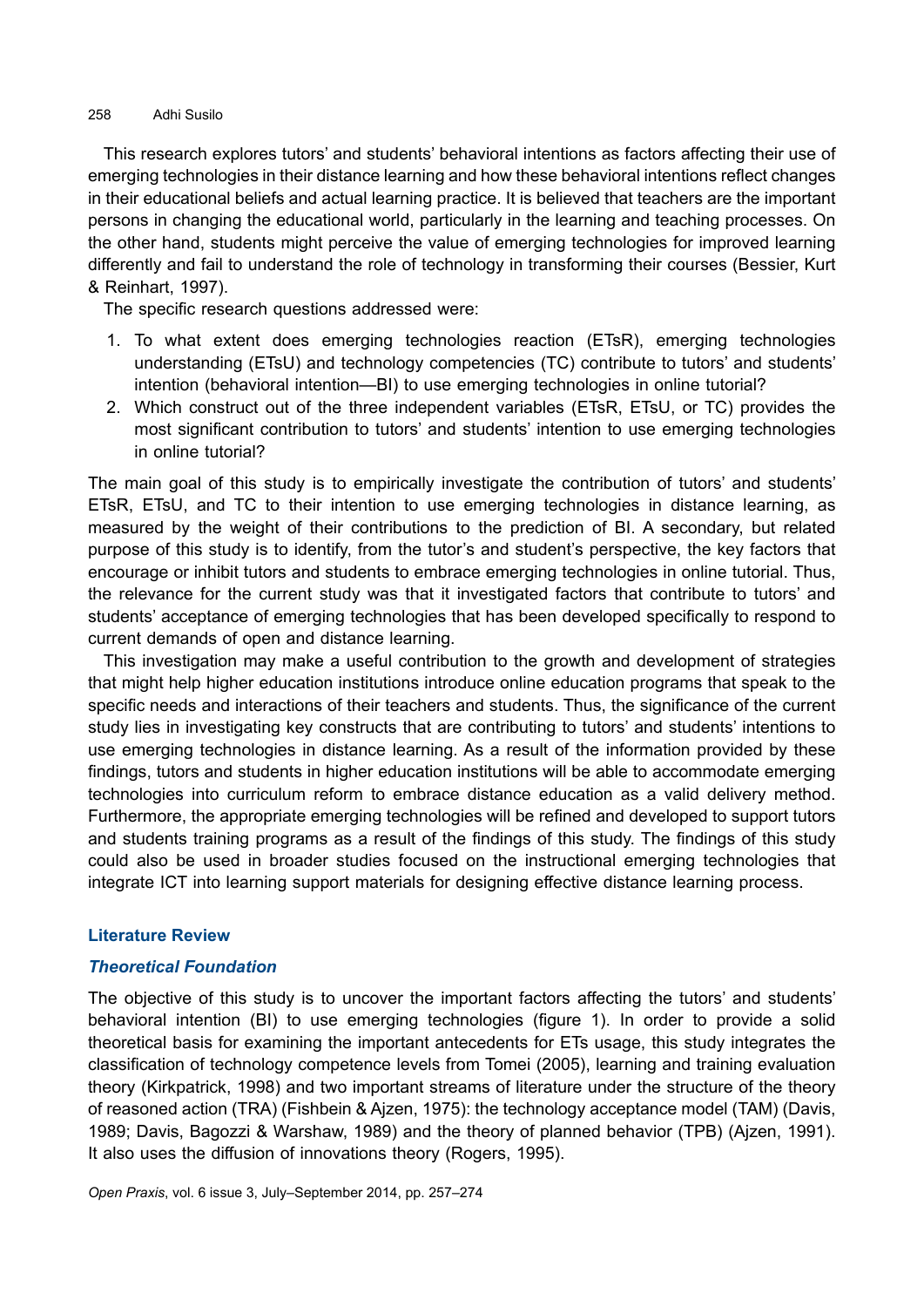

**Figure 1: The Conceptual Research Map**

Integrating technology into the learning process encompasses more than teaching basic computer literacy or using technology for collaboration and decision-making. Lawrence Tomei (2005) developed a classification for technology levels to correspond with the taxonomy levels of Bloom's taxonomy. Tomei includes six progressive levels for classification of objectives, and includes specific verbs to activate thinking and learning at each level:

- (1) Literacy: this level is the minimum degree of competency expected of teachers and students with respect to technology, computers, educational program, office productivity software, the Internet, and their synergistic effectiveness as a learning strategy;
- (2) Collaboration: learners are able to employ technology for effective interpersonal interaction such as word processing, desktop publishing, email, and newsgroups;
- (3) Decision-making: helps the learners to use technology in a new and concrete situation to analyze, assess and judge via technology through spreadsheets, brainstorming software;
- (4) Infusion: learners analyze available technology, and identify, harvest, and apply technology to learning strategies;
- (5) Integration: learners create new technology-based learning material; and
- (6) Tech-ology: learners are able to appraise, argue, judge, assess, compare, and defend the universal impact, shared values, and social implications of technology and its influence on teaching and learning.

This study explores issues and concerns relating to the pedagogical uses of certain emerging technologies for learning across the curriculum—particularly distance learning. Within the classification of technology domain proposed by Tomei's taxonomy and the technology acceptance evaluation model proposed by Kirkpatrick (1998), there is a need of a paradigm shift beyond the acquisition of tools (i.e., literacy), their use for communication (i.e., collaboration) and decision-making if tutors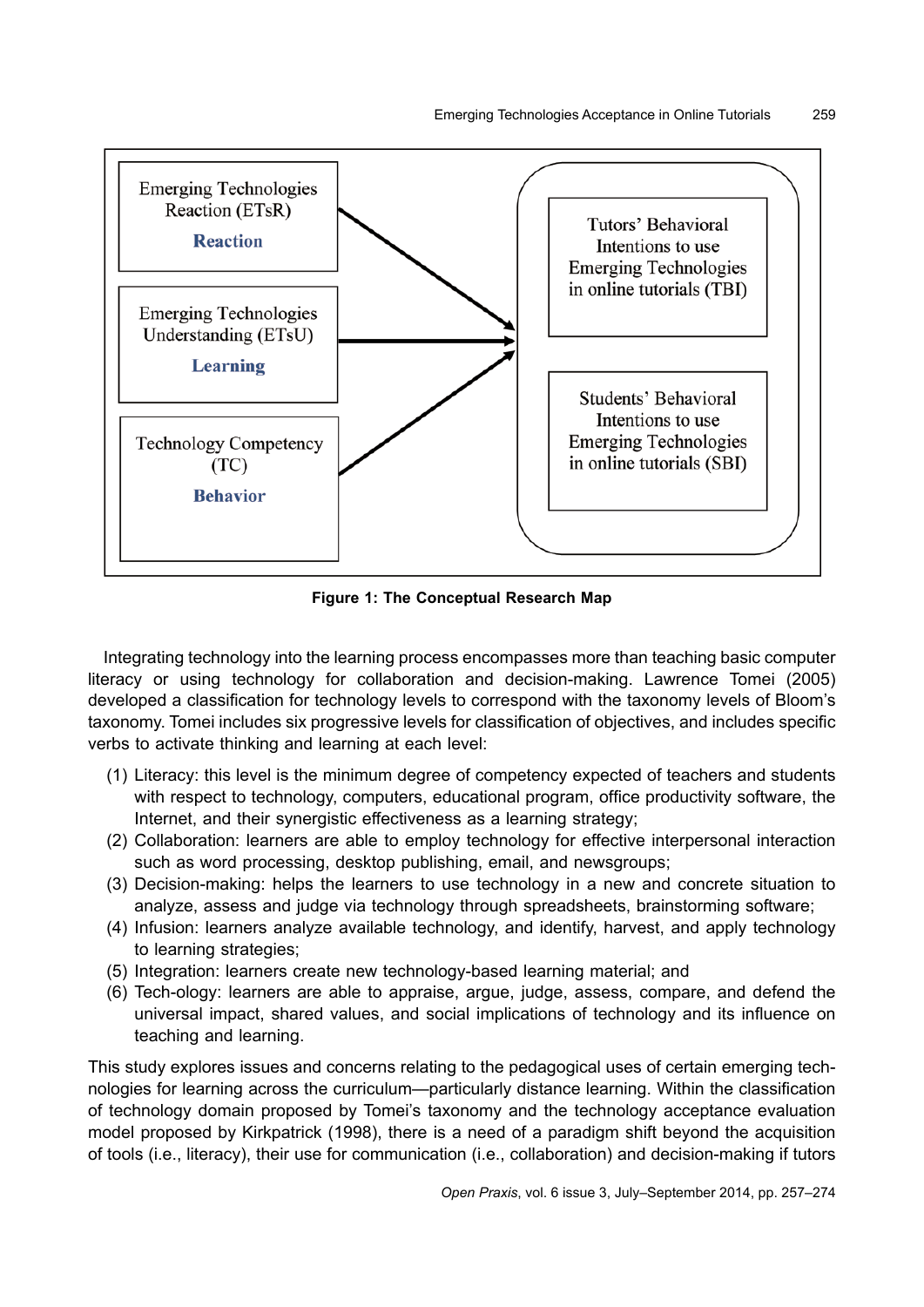and students want to get the benefit of a greater access to technology. A review of the literature has suggested that the integration of technology into teaching and learning is typically affected by the following four factors: teachers' technology skills, teachers' technology beliefs, teachers' perceived technology barriers (Hew & Brush, 2007) and "authentic experiences" (Brush & Saye, 2009).

Kirkpatrick's model provides a strong basis for examining factors that contribute to users' (teachers and students) acceptance of technology. Kirkpatrick's model represents a sequence in which technology acceptance can be evaluated. A meta-analysis by Alliger, Tannenbaum, Bennet, Traver and Shotland (1997) examines the results of 34 studies that yielded 115 correlations among the four levels of training evaluation. The researchers augmented Kirkpatrick's model by further dividing reactions into affective reactions and utility judgments. Affective reactions reflect how much the trainees liked or enjoyed the training. Utility judgments reflect the perceived usefulness of the training. Utility reactions had a significant correlation with learning (r=0.26). Reaction measures that combined affective and utility measure also correlated significantly with learning (r=0.14). The way in which Kirkpatrick (1998) and Alliger *et al*. (1997) perceive the learning process will be used in this study.

Kirkpatrick and Kirkpatrick (2006) describe the four levels of learning in their evaluation model as representative of a sequence of ways to evaluate instruction and learning support material. Kirkpatrick suggests that with each progressive level, evaluation becomes more difficult, but more useful information is obtained (Kirkpatrick, 1998).

Level 1: *Reaction*. Reaction may be defined as how well learners like instruction and instructional material or parts thereof. According to Kirkpatrick and Kirkpatrick (2006) learners' initial reaction to instruction will influence the quality and quantity of learning that takes place. Kirkpatrick (1998) emphasizes that a positive reaction may not guarantee learning, but a negative one will almost certainly preclude it. How much they enjoy it, and how easy and understandable they find it, will be reflected in affective expressions of general satisfaction (Alliger *et al*., 1997), which will cultivate a positive attitude towards instructional material.

Level 2: *Learning*. Kirkpatrick considers learning as change on an intellectual level, namely increasing knowledge, developing or improving skills and changing attitudes (Kirkpatrick, 1998). Alliger and Janak (1989, p. 331) defined level 2 as "principles, facts, and techniques understood and absorbed by the trainees." According to Kirkpatrick no change in behavior will occur without learning. Learning can also refer to which principles, facts, elements and techniques were understood and absorbed by learners (Clementz, 2002).

Level 3: *Behavior*. It is regarded as the extent to which change in behavior has occurred because the participants attended the training program (Kirkpatrick & Kirkpatrick, 2006). True learning can be considered to have taken place when knowledge and skills learned in one domain are applied in another situation (Osman & Hannafin, 1992). The implication is thus that change in behavior is constituted by demonstrated transfer and application of knowledge, skills and attitudes in new situations (Kirkpatrick, 1998). According to Kirkpatrick, behavior cannot be changed unless learners' have had the opportunity to demonstrate it. He also claimed that it is impossible to predict when a change in behavior will occur. Change can take place at any time, ranging from immediately after the intervention to a situation where it may never happen. However, behavior can only be changed if transfer of knowledge has taken place (Kirkpatrick, 1998). To assess this level, an evaluator must determine whether participants' new knowledge, skills, or attitudes transfer to the job or another situation, such as a subsequent course.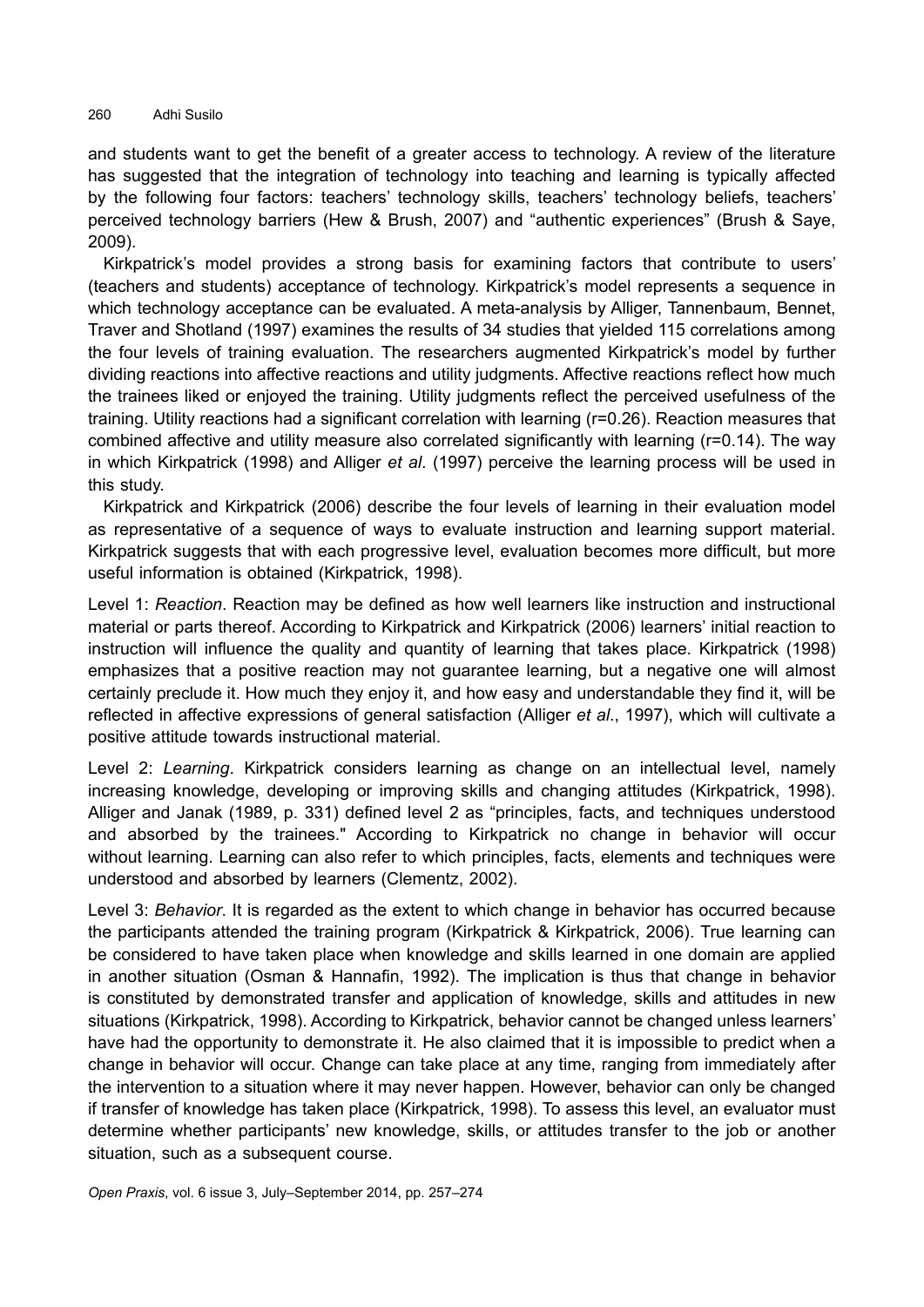Level 4: *Result*. It refers to the achievement of goals of training in terms of reduced costs, higher quality, increased production and lower rates of employee turnover and absenteeism. It is not possible to evaluate "results" as it is difficult to measure and is hard to separate from another variable. The fourth level could refer to assessing how students perform on the job after graduation.

As such, the first two levels are the most often examined by trainers and researchers because they are more immediate and are often easier to measure. Therefore, this study will focus on exploring the utility of the reaction and learning measure, and the third level will also be examined to get better and detail evaluation. Due to time limitations, level 4 will not be investigated.

In TAM, behavioral intention is determined by attitude towards usage as well as by the direct and indirect effects of two system features: perceived usefulness and perceived ease of use (Davis, 1989, 1993). The value of TAM in technology-adoption research has been consistently important and widely accepted (Szajna, 1996; Venkatesh & Davis, 2000). However, as E. M. Rogers (1995) argues, diffusion of innovative technology is highly related to communication channels, individuals, organizational members, and social system in addition to the technology itself. It is clear that technology acceptance could only be partially explained by TAM since both human and social factors should also be incorporated and considered simultaneously (Chen, Fan, & Farn, 2007). Therefore, together with TAM, TPB is selected to provide a necessary theoretical premise for the research model examined in this study.

#### *Technology Acceptance*

a) The first factor identified in the literature as a possible contributor to intention to use technology was *emerging technologies reaction* (ETsR). The term of "emerging technologies reactions" is created to define specific perceptions and attitudes on emerging technologies. In this study, I assume emerging technologies reactions as somebody's instant response to emerging technologies during the learning process. The responses can be negative, positive or neutral. This concept is similar to technology perceived enjoyment, which is defined as the degree to which the activity of using technology is perceived to be enjoyable in its own right apart from any performance consequences that may be anticipated (Davis, Bagozzi & Warshaw, 1992). Within the framework of the TAM, they recommended that perceived enjoyment is similar to intrinsic motivation which drives the performance of an activity that is not linked for any reason other than the process of performing the activity per se, whereas extrinsic motivation refers to "the performance of an activity because it is perceived to be instrumental in achieving valued outcomes that are distinct from the activity itself" (p. 1112). They found that usefulness and enjoyment were significant determinants of behavioral intention.

According to Alliger *et al*. (1997) to assess "reactions" is to ask users how they liked and felt about training. In addition, reactions were emotionally based opinions or instant response. Alliger and Janak (1989) suggested that reaction measures that directly ask users about the transferability or utility of the training should be more closely related to other criteria than would reactions measures that ask about "liking." Alliger *et al.* (1997) have broken reactions into two basic components, affective and utility reactions and they also combined these components into third component. The first component, reactions as affect, referred to liking of using emerging technology. For example, "I found this emerging technology to be enjoyable" is a typical reaction item. The second component, reactions as utility judgments, attempted to ascertain the perceived utility value or usefulness. It is made operational by asking such questions as "To what degree will this emerging technology influence your ability later to perform your job?"

According to the literatures, although researchers have generally agreed that ETsR plays an important role in technology acceptance among tutors and students, research results have generally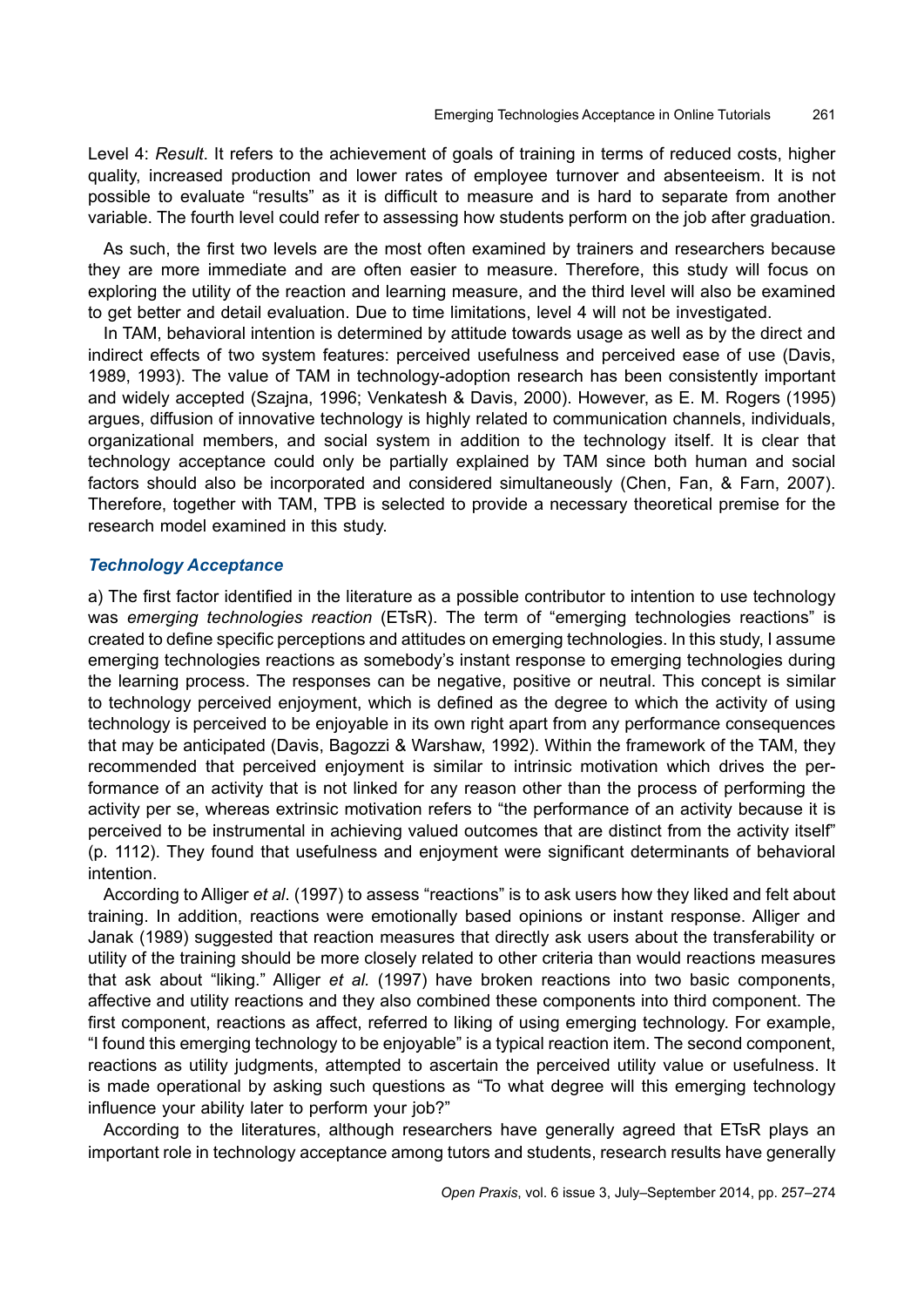been mixed and additional research as it relates to acceptance of online learning systems is needed (Fuller, Vician & Brown, 2006; Saadè & Kira, 2006). ETsR has also been identified a stumbling block for instructors in integrating emerging technologies into education programs and, according to Yang, Mohamed and Beyerbach (1999), ETsR was one of the main reasons for limited instructor technology acceptance. In addition, many studies have been conducted to assess the factors that influence instructors' acceptance of emerging technologies (Ball & Levy, 2009; Brill & Galloway, 2007; Bruess, 2003; Kamla Ali & Hafedh, 2010; Oncu, Delialioglu & Brown, 2008). Although research to investigate the students' intention to use technology has been accomplished (Bhrommalee, 2011; Edmunds, Thorpe & Conole, 2012; Luan & Teo, 2011; McCaslin, 2009; Popescu, 2010; Pynoo, Devolder, Tondeur, Braak, Duyck & Duyck, 2011; Teo, Luan, Thammetar & Chattiwat, 2011), further investigation is needed to reveal the ETsR on students' intention to use ETs in online environment. Thus, the contribution of ETsR to instructors' and students' intention to use ETs in online tutorial is important as an area of investigation.

b) The second factor identified in the literature as a possible contributor to intention to use technology was *emerging technologies understanding* (ETsU). Emerging technologies understanding is a component of learning that is indexed by results of traditional tests of declarative knowledge. Alliger *et al*. (1997) incorporated three subcategories of learning: knowledge that is assessed immediately after training, knowledge that is assessed at a later time, and behavior demonstration assessed immediately after training. This study only used the first and second category. Immediate post-training knowledge is usually assessed by multiple choice test responses, answers to open-ended questions, listings of facts and so forth. Knowledge retention is assessed at a later time rather than immediately after training (Alliger *et al*., 1997). Emerging technologies understanding in this study is also assumed as the way users of ETs understand and enhance their knowledge of ETs in educational contexts. My study refers to self-efficacy with regard to ETs—the confidence shown by tutors and students in their own ability to utilize these ETs in online tutorials—which possibly influences perceived ease of use and acceptance of ETs.

Research generally suggested that ETsU was a significant direct and indirect contributor to individuals' intention to use technology (Agarwal & Karahanna, 2000; Compeau, Higgins & Huff, 1999; Compeau & Higgins, 1995; Havelka, 2003). Thus, the contribution of ETsU to instructors' and students' intention to use ETs in online tutorial is crucial as an area of investigation.

c) The third factor identified in the literature as a possible contributor to intention to use technology was *technology competencies* (TC). This study uses the term of technology competencies (TC) to describe the user's experience with, ability to select and apply, and capacity to explore information and communication technology (ICT), especially with computers, to solve problems. There are several ways in which computer experience can be defined and conceptualized. In general, computer experience can be considered to be an act where users engage in applications that are often centered on computers. In addition, computer experience also can be defined in two different ways: as perceived use and variety of use. "While perceived usage refers to the amount of time spent interacting with a microcomputer and [the] frequency of use, variety of use refers to the importance of use and the collection of software packages use" (Igbaria, Guimaraes & Davis, 1995, p. 109). Essentially, the computer would often be a tool for wider and more diverse use. Users are increasingly using computers for information retrieval, data analysis, programming, word processing, creating graphics, and communicating using electronic mail or online conferencing.

Technology competencies also incorporated transferability to emphasize the on-the-job skill performance. According to Alliger *et al*. (1997) a measure was classified as "transfer" whenever it appeared that the measure was not only taken some time after training, but that it was in fact some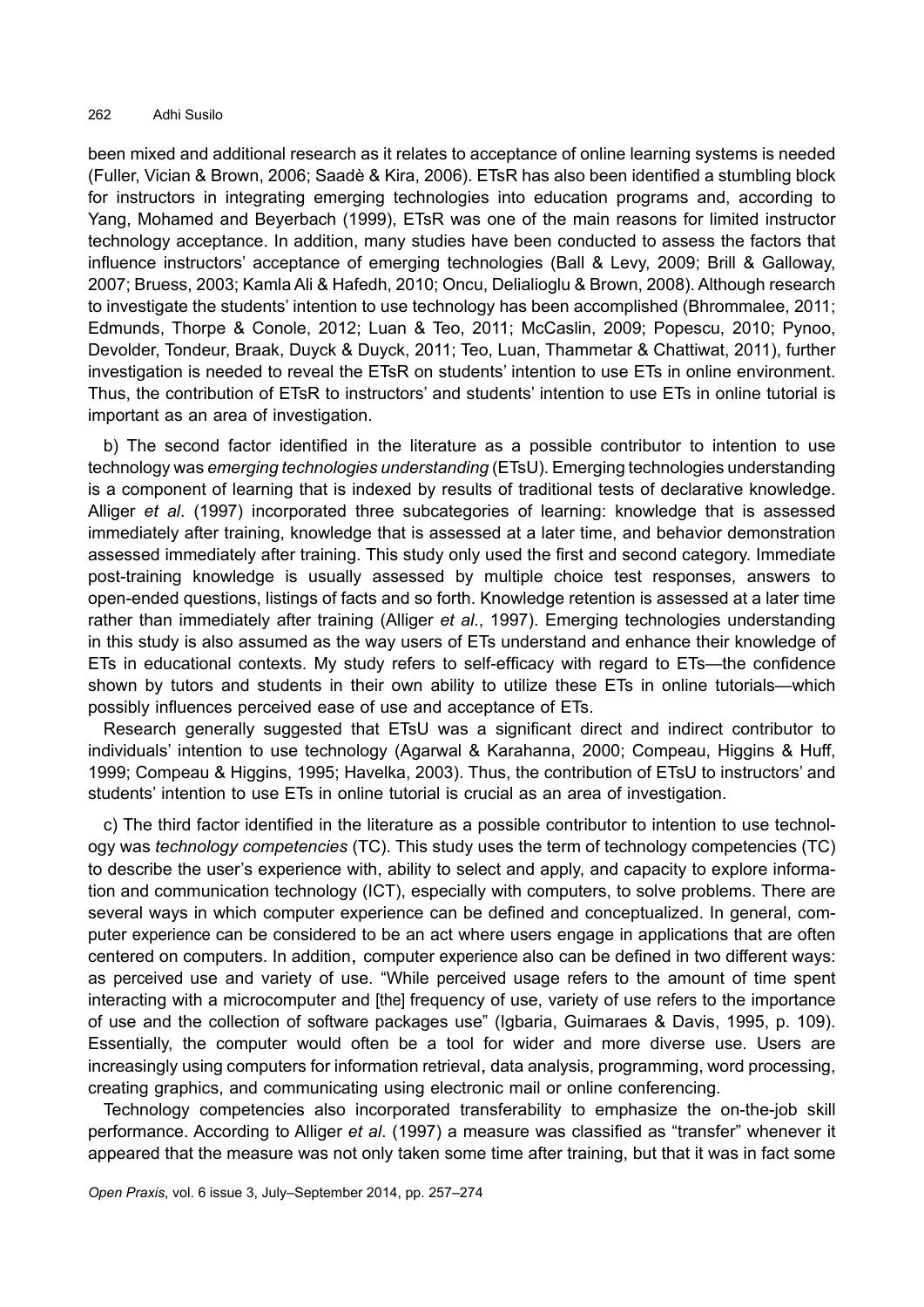measurable aspect of job performance. For example; work samples, work outputs, and outcomes. Behavior that was retained and applied to the workplace was considered transfer (Alliger *et al*., 1997).

There was a consensus among researchers that technology competencies (TC) played a significant role in technology acceptance (Taylor & Todd, 1995; Thompson, Compeau & Higgins, 2006; Venkatesh, Morris, Davis & Davis, 2003). Thus, this study investigated the contribution of TC to instructors' and students' intention to use ETs in online tutorial.

Behavioral Intention (BI) is a measure of the strength of one's intention to perform a specified behavior (Fishbein & Ajzen, 1975). A motivational perspective has also been widely used to understand individual behaviour. It can be defined as the degree to which people believe that using a particular system would enhance their job. In more wide definition, motivation can be described as the force which propels us in anticipation of intrinsic or extrinsic rewards of benefits. Davis *et al*. (1992) found that intrinsic motivation (enjoyment) and extrinsic motivation (usefulness) were key drivers of behavioral intention to use computers. The intrinsic motivation factor (enjoyment) not only had a positive effect on the extrinsic motivation factor (usefulness), it also had a positive effect on the intention to use information technology (Atkinson & Kydd, 1997; Venkatesh, 1999).

#### **Methodology**

In order to address the specific research questions noted above, an online survey instrument was adapted from the Brush, Glazewski and Hew (2008) instrument to measure pre-service teachers' technology skills, technology beliefs, and technology barriers. The instrument was modified to accommodate the evaluation model of Alliger *et al*. (1997) and Kirkpatrick (1998), translated into the Indonesian language to provide clear understanding to respondents, and then provided in an online form. In addition, the instrument was evaluated in terms of reliability and validity. The open-ended questions were embedded in the online form to investigate ETs' barriers and challenges in online tutorial. Behavior Intention (BI) was measured using the instrument developed by Chen *et al.* (2007) and Ball and Levy (2009). A Web-based survey was designed to empirically assess the effect of the aforementioned constructs on tutors' and students' intentions to use ETs in online tutorials. The web-based survey was developed as a multi-item measure using Likert-type scales. Existing validated scales were used to develop the web-based survey.

The study was developed on February 2013. The target population of this study was tutors and students of the Open University of Indonesia (Universitas Terbuka-UT). This constituted 436 tutor participants and 3,385 student's participants from all of the study program in UT. They were chosen among the population based on the geographic area, the urban and rural areas. Simple random sampling was used as a type of sampling. I collected 159 responses from tutors (126 fully completed), representing a response rate of approximately 36.5% and I collected 1,734 responses from students (1,201 fully completed), representing a response rate of approximately 51.2%. To provide useful and accurate answers to the research questions, the sample used must be representative of the population (Sekaran, 2003). In order to determine the representativeness of the sample, demographic data were requested from the survey participants. The population of all instructors who participated in online tutorial in 2012.1 academic years at the UT consisted of approximately 54.5% males and 45.5% females. The respondents in the final data set were approximately 46% male and 54% female. Similar to the data distribution of tutors, the distribution of the student data collected appears to be representative of the population of students at UT. The population of non-teacher training students at UT consisted of approximately 51.6% males and 48.4% females. The respondents in the final data set were approximately 59.2% male and 40.8%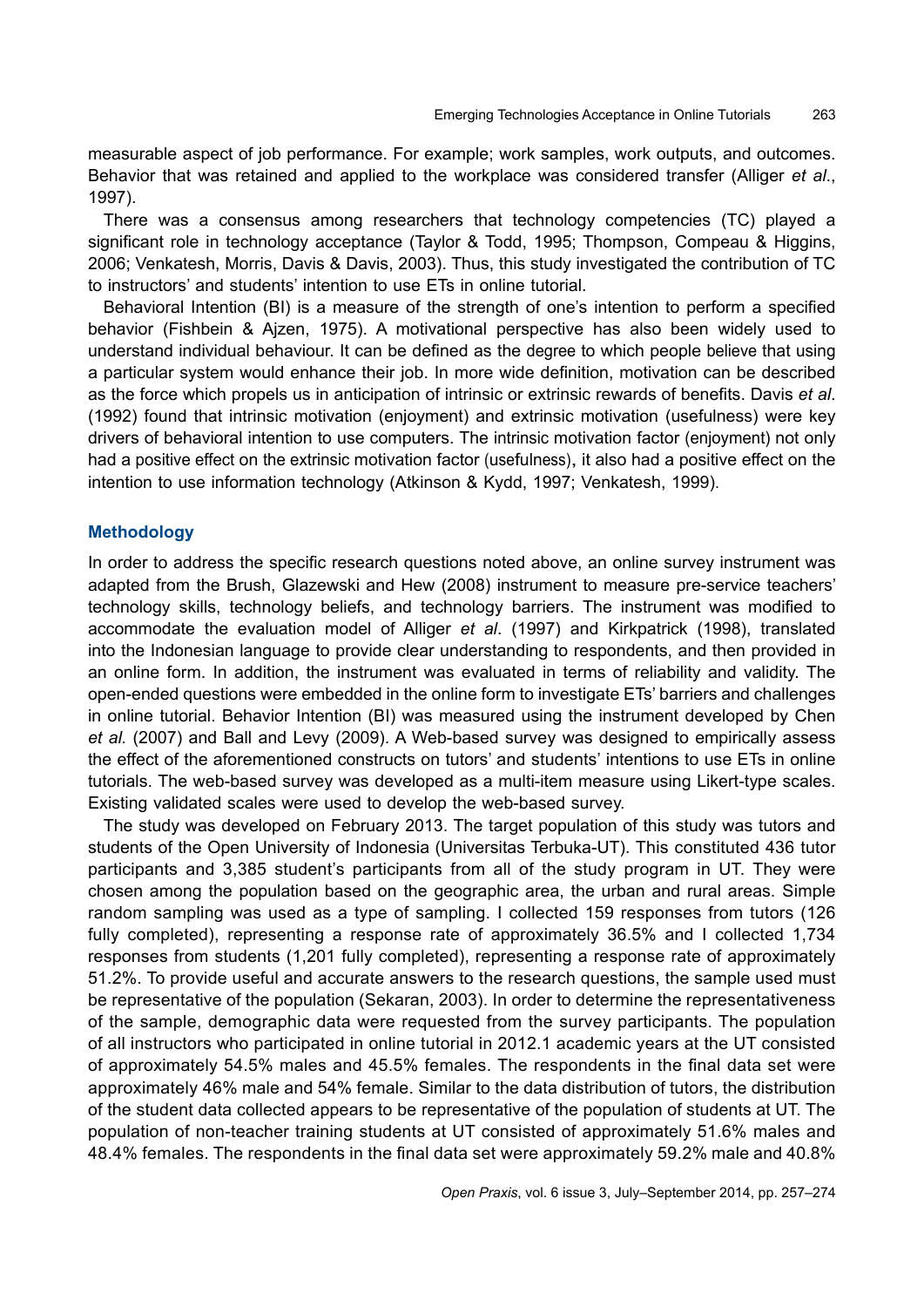female. More than eighty-six percent of the population of non-teacher training students at the university were 40 years of age or younger, with 52.5% of the potential participants between the ages of 17–28. Eighty-eight percent of the respondents in the final data set were 40 years of age or younger, with 54% of the population of non-teacher training students at the university between the ages of 17–28. The distribution of the data collected appears to be representative of the population of instructors at the university.

Multiple Linear Regression (MLR) statistical analysis was used to formulate models and test predictive power. A 95% confidence interval was used in statistical analysis. SPSS 19 was employed to analyze the data in this study. ETsR, ETsU, and TC were dependent variable and BI was independent variable.

# **Results And Discussions**

### *Technology Skills Analysis*

Specific technology skills have been identified as a major factor affecting technology acceptance. The tutors in this study in general had high technology skills in communication and information retrieval, but low technology skills in creation. They felt most comfortable using communication and information retrieval technology. They also were fairly confident in their mastery of basic emerging technology operations.

The results from student data are similar to the data from tutors. Students had high technology skills in communication and information retrieval, but low technology skills in creation. They felt least comfortable with the skills associated with creation technology. In addition, more complex technology skills were self-rated lower by student than simple technology skills.

### *Perceived Technology Barriers*

Access to technology involves providing the proper amount and right types of technology in locations where tutors and students can use them appropriately (Fabry & Higgs, 1998). The tutors and students reported similar perceived technology barriers that suggest that the lack of knowledge about technology and the lack of knowledge about ways to integrate technology into the curriculum are the biggest barriers to use technology in online tutorial.

# *Predictors of Behavior Intention Using Multiple Linier Regression (MLR)*

Multiple Linear Regression (MLR) was used to develop a predictive model to measure the contribution of ETsR, ETsU, and TC to instructors' and students' intention to use emerging educational technology in distance learning, as measured by the weight of the combined contribution of the three independent variables to the prediction of BI. In order to perform the MLR analysis, an aggregated measure for each construct was created for ETsR, ETsU, TC, and BI. MLR was then performed using these measures. Four methods of selection—enter, backward, forward and stepwise—were used to analyze multiple linear regressions. The overall model for predicting tutor behavior intentions from the three predictors (ETsR, ETsU, and TC) was found to be significant with  $F(3,125) = 23.489$  (p < 0.05). Results indicated that only one of the three individual predictors (TC) was significant ( $p < 0.05$ ), with a positive regression weight, indicating that BI increased as scores on TC increased. In addition, the positive regression weights for ETsR and ETsU indicated that higher scores on ETsR and higher scores on ETsU both indicated higher scores on BI; however, neither of these two independent variables were significant predictors of BI. The MLR coefficients are shown in Table 1. The proportion of the variance in BI that was explained by CSE, CA, and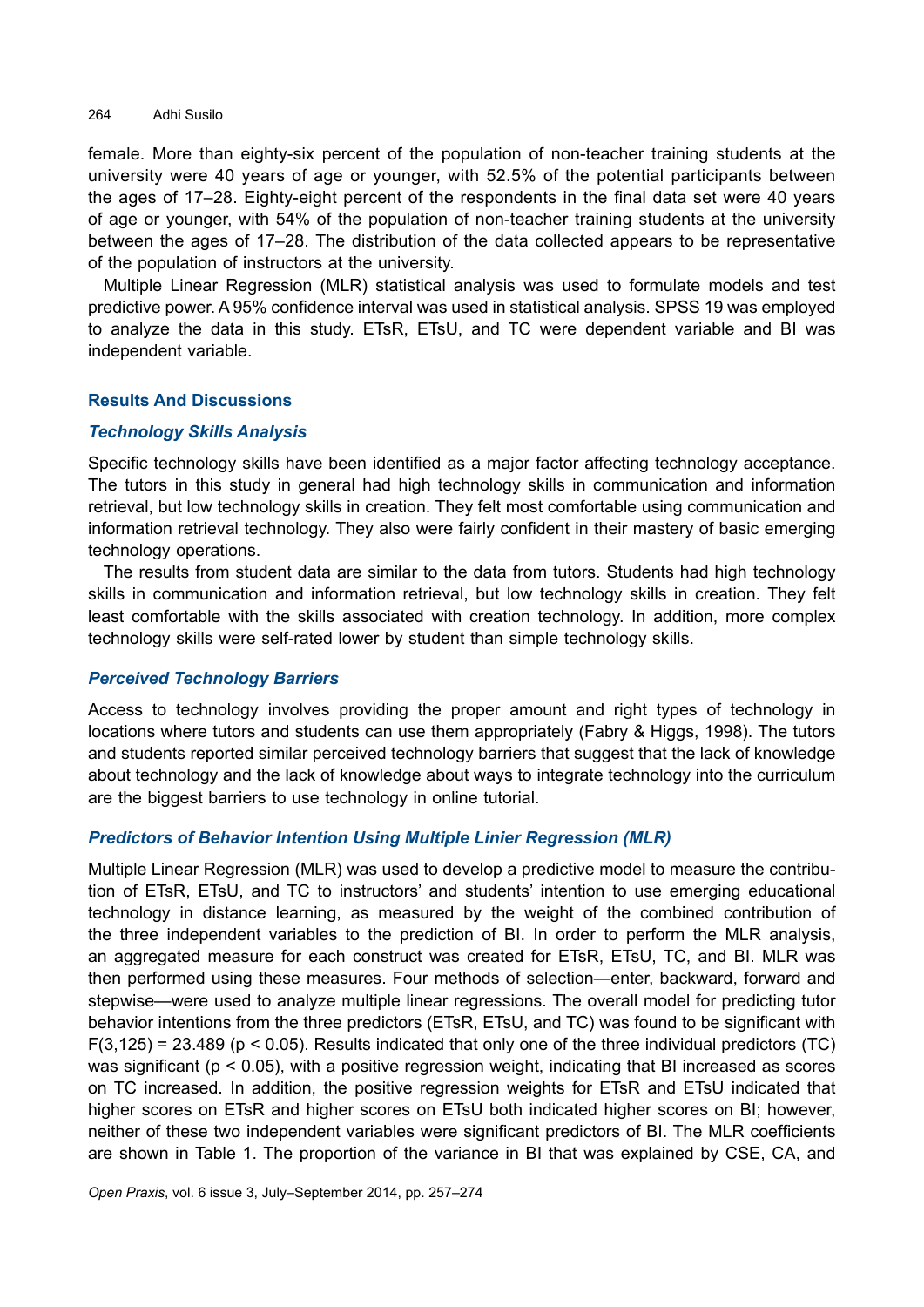| <b>Tutor</b> |                   |                                |            |                              |           |      |                                   |            |
|--------------|-------------------|--------------------------------|------------|------------------------------|-----------|------|-----------------------------------|------------|
| Model        |                   | Unstandardized<br>Coefficients |            | Standardized<br>Coefficients | T<br>Sig. |      | Collinearity<br><b>Statistics</b> |            |
|              |                   | B                              | Std. Error | <b>Beta</b>                  |           |      | <b>Tolerance</b>                  | <b>VIF</b> |
|              | (Constant)        | 2.308                          | .752       |                              | 3.067     | .003 |                                   |            |
|              | <b>ETsR</b>       | .061                           | .035       | .222                         | 1.760     | .081 | .327                              | 3.053      |
|              | ETsU              | .048                           | .028       | .188                         | 1.701     | .091 | .423                              | 2.362      |
|              | <b>TC</b>         | .062                           | .030       | .255                         | 2.109     | .037 | .355                              | 2.817      |
|              | <b>Student</b>    |                                |            |                              |           |      |                                   |            |
| Model        |                   | Unstandardized<br>Coefficients |            | Standardized<br>Coefficients | T         | Sig. | Collinearity<br><b>Statistics</b> |            |
|              |                   | B                              | Std. Error | <b>Beta</b>                  |           |      | Tolerance                         | <b>VIF</b> |
|              | (Constant)        | 2.821                          | .228       |                              | 12.356    | .000 |                                   |            |
|              | <b>ETsR</b>       | .062                           | .011       | .242                         | 5.815     | .000 | .315                              | 3.179      |
| 1            | ET <sub>s</sub> U | .007                           | .009       | .031                         | .838      | .402 | .398                              | 2.511      |
|              | <b>TC</b>         | .087                           | .010       | .357                         | 8.981     | .000 | .343                              | 2.914      |

|  |  |  | <b>Table 1. MLR Coefficients</b> |
|--|--|--|----------------------------------|
|--|--|--|----------------------------------|

EUT in combination was adjusted  $R^2 = 0.351$ , or 35.1%. The overall model summary is shown in Table 2.

The weak influence of ETsR on BI for tutors could be due to the fact that tutors are urged to use the ETs in online tutorials; hence perceptions of usefulness are influenced by the institution. It appeared that greater positive reaction to emerging technologies among the students in online tutorials also fostered higher negative reaction in their tutors. Christensen (2002) found that instructor computer anxiety (CA) tended to increase along with the level of technological skill of students. Results also suggested that greater levels of perceived importance of computers in students fostered higher levels of CA in instructors. The finding implies that tutors need some training to reduce their negative reaction more rapidly than the advancing skill level of their students.

Results demonstrated that ETsU was not a significant predictor of behavior intention. The findings on ETsU did not represent the main strength and further did not validate the findings of other researchers—such as Compeau and Higgins (1995); Igbaria and Iivari (1995); Hu, Clark and Ma (2003); Gong, Xu and Yu (2005), and R. Thompson *et al*. (2006)—that computer self efficacy (CSE) is an important contributing factor in predicting behavior intention as it relates to technology usage. In addition, Holden and Rada (2011) found technology self-efficacy (TSE) was more beneficial to the TAM than their computer self-efficacy (CSE).

The overall model for predicting student behavior intention from the three predictors (ETsR, ETsU, and TC) was found to be significant with  $F(3,1200) = 214.618$  (p < 0.05). Four methods of selection—enter, backward, forward and stepwise—were used to analyze multiple linear regressions. Results indicated that only two of the three individual predictors (ETsR and TC) were significant  $(p < 0.05)$ , with a positive regression weight, indicating that BI increased as scores on ETsR and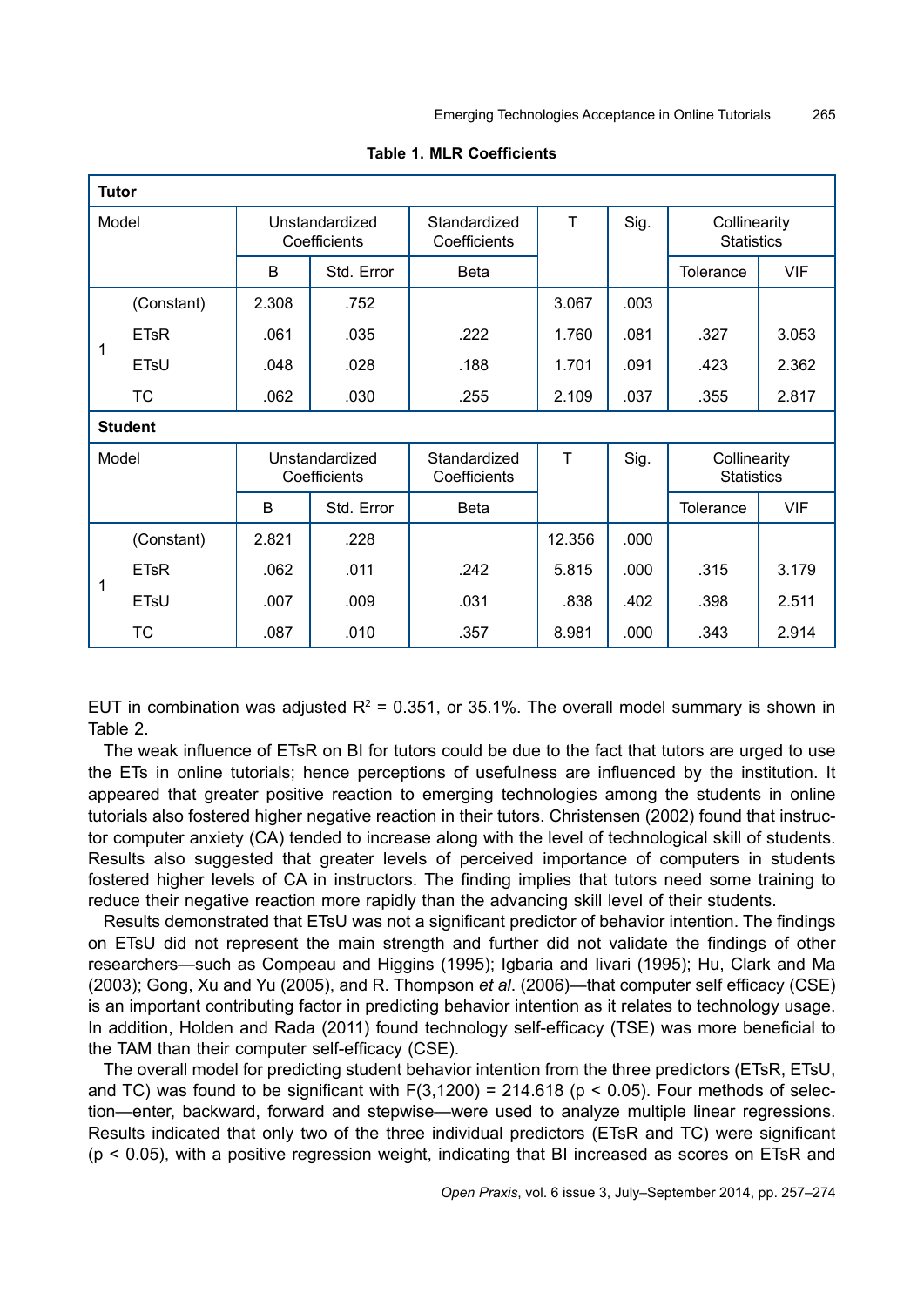TC increased. In addition, the positive regression weight for ETsU also indicated that higher scores on ETsU indicated higher scores on BI; however, this independent variable was not a significant predictor of BI. The MLR coefficients are shown in Table 2. The proportion of the variance in BI that was explained by emerging technologies reaction (ETsR), emerging technology understanding (ETsU) and technology competencies (TC) in combination was adjusted  $R^2$  = 0.348, or 34.8%. The overall model summary is shown in Table 2.

| Tutor              |       |          |                          |                            |  |  |
|--------------------|-------|----------|--------------------------|----------------------------|--|--|
| Model <sup>b</sup> | R     | R Square | <b>Adjusted R Square</b> | Std. Error of the Estimate |  |  |
|                    | .605ª | .366     | .351                     | 1.31521                    |  |  |
| <b>Student</b>     |       |          |                          |                            |  |  |
| Model              | R     | R Square | Adjusted R Square        | Std. Error of the Estimate |  |  |
|                    | .591ª | .350     | .348                     | 1.24485                    |  |  |

|  |  |  |  | <b>Table 2: MLR Model Summary</b> |
|--|--|--|--|-----------------------------------|
|--|--|--|--|-----------------------------------|

a. Predictors: (Constant), Competencies, Understanding, Reaction.

b. Dependent Variable: Intention.

Although in general students had a high perception of ETsU, this was not a useful predictor of technology acceptance. Indonesian students, who are from a collectivistic society, are dependent on their social group; their individual confidence level and their ETsU were not varied. Therefore, their ETsU did not influence BI. However, based on the interviews with students, the results indicated that students still used alternative ETs (e.g., Facebook, text messengers, Whatsapp) in order to keep up with the courses. Most of the students did not participate actively in online tutorials because of lack of tutor support; participation levels did not associate with ETsU. In addition, when taking online courses, students used search engines a lot in order to obtain more information. They also reported that the e-mails and discussion board in Facebook were very useful in terms of interacting with their peers.

The discovered value of adjusted  $R<sup>2</sup>$  of student data in this study indicated that the independent variables account for 35% of the accumulated variance. That is, aforementioned predictive constructs ETsR, ETsU, and TC have significant effects on dependent variable BI. In particular, as shown in table 1, weight-wise the impact of students' TC on dependent variable BI was greatest ( $\beta$  = 0.357, p < .001), followed by ETsR ( $\beta$  = .242, p < .001), ETsU ( $\beta$  = 0.031, p > .01).

# **Conclusion**

Evidence from the MLR analysis demonstrated that technology competencies (TC) was the only significant predictor of behavior intentions (BI) among the three independent variables investigated for tutor data. For student data, emerging technologies (ETsR) and technology competencies (TC) were found to be significant predictors of BI.

This study contributes to the body of knowledge of emerging technologies acceptance in online tutorials by constructing a theoretical model introducing new constructs: emerging technologies reaction (ETsR), emerging technologies understanding (ETsU) and technology competencies (TC). The reason for introduction of different constructs in this theoretical model was the complexities of the organizational and social contexts within which instructors and students with varying individual characteristics make their decisions about using emerging technologies (ETs). Consequently, this study is expected to contribute in future research that will study acceptance of ETs.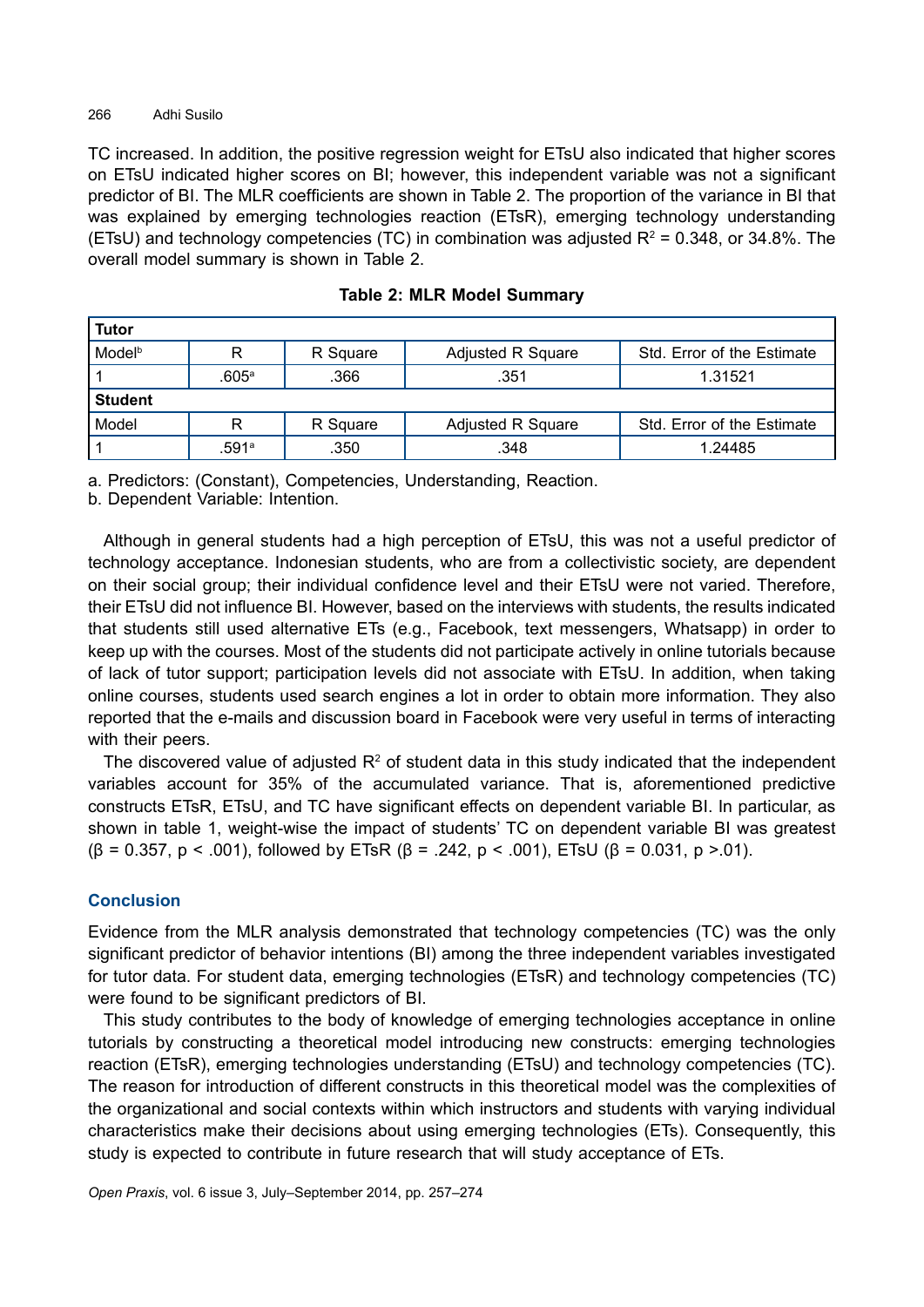There are two implications of this study for social change practice at the organizational level. First, the results provide key factors that affect instructors' and students' intentions to use ETs. They suggest that UT administrators should consider providing services for instructors and students who want to use ETs. Second, the findings will help the Department of Information and Technology at UT, especially learning management systems developers, to design and develop those systems that will be more likely accepted by instructors and students. Application of the concept of technology acceptance (TA) evaluation instruments should be a standard component of strategies prior to the introduction of new technologies to tutors and students.

#### **References**

- Agarwal, R. & Karahanna, E. (2000). Time flies when you're having fun: Cognitive absorption and beliefs about information technology usage. *MIS Quarterly, 24*(4), 665–694.
- Ajzen, I. (1991). The theory of planned behavior. *Organizational Behavior and Human Decision Processes, 50*(2), 179–211. [http://dx.doi.org/10.1016/0749-5978\(91\)90020-t](http://dx.doi.org/10.1016/0749-5978(91)90020-t)
- Alliger, G. M. & Janak, E. A. (1989). Kirkpatrick's levels of training criteria: Thirty years later. *Personnel Psychology, 42*(2), 331–342. <http://dx.doi.org/10.1111/j.1744-6570.1989.tb00661.x>
- Alliger, G. M., Tannenbaum, S. I., Bennet, W. J., Traver, H. & Shotland, A. (1997). A meta-analysis of the relations among training criteria. *Personnel Psychology, 50*(2), 341.
- Atkinson, M. & Kydd, C. (1997). Individual characteristics associated with World Wide Web use: an empirical study of playfulness and motivation. *SIGMIS Database, 28*(2), 53–62. [http://dx.doi.](http://dx.doi.org/10.1145/264701.264705) [org/10.1145/264701.264705](http://dx.doi.org/10.1145/264701.264705)
- Ball, D. M. & Levy, Y. (2009). Emerging educational technology: Assessing the factors that influence instructors' acceptance in information systems and other classrooms. *Journal of Information Systems Education, 19*(4), 431.
- Bessier, S., Kurt, J. & Reinhart, P. (1997). The teacher as a learner: An undergraduate students and faculty menthorship success. In D. Willis, B. Robin, J. Willis, J. Price & S. McNeil (Eds.), *Technology and teacher training annual* (pp. 322–326). Charlottesville, VA.: Association for the advancement of computing in Education.
- Bhrommalee, P. (2011). *Student acceptance of web-based learning: A quantitative analysis within a public university in Thailand.* Ph.D. 3443299, Walden University, United States—Minnesota. Retrieved from [http://proxy.lib.sfu.ca/login?url=http://search.proquest.com/docview/854872820?](http://proxy.lib.sfu.ca/login?url=http://search.proquest.com/docview/854872820?accountid=13800) [accountid=13800](http://proxy.lib.sfu.ca/login?url=http://search.proquest.com/docview/854872820?accountid=13800) ProQuest Dissertations & Theses (PQDT); ProQuest Dissertations & Theses (PQDT) database.
- Brill, J. M. & Galloway, C. (2007). Perils and promises: University instructors' integration of technology in classroom–based practices. *British Journal of Educational Technology, 38*(1), 95–105.
- Bruess, L. (2003). *University ESL instructors' perceptions and use of computer technology in teaching.* Ph.D. 3092896, University of New Orleans, United States—Louisiana. Retrieved from [http://](http://proxy.lib.sfu.ca/login?url=http://search.proquest.com/docview/305321835?accountid=13800) [proxy.lib.sfu.ca/login?url=http://search.proquest.com/docview/305321835?accountid=13800](http://proxy.lib.sfu.ca/login?url=http://search.proquest.com/docview/305321835?accountid=13800) ProQuest Dissertations & Theses (PQDT) database.
- Brush, T., Glazewski, K. D. & Hew, K. F. (2008). Development of an instrument to measure preservice teachers' technology skills, technology beliefs, and technology barriers. *Computers in the Schools, 25*(1–2), 112–125.
- Brush, T. & Saye, J. W. (2009). Strategies for preparing preservice social studies teachers to integrate technology effectively: Models and practices. *Contemporary Issues in Technology and Teacher Education (CITE Journal), 9*(1), 45–59.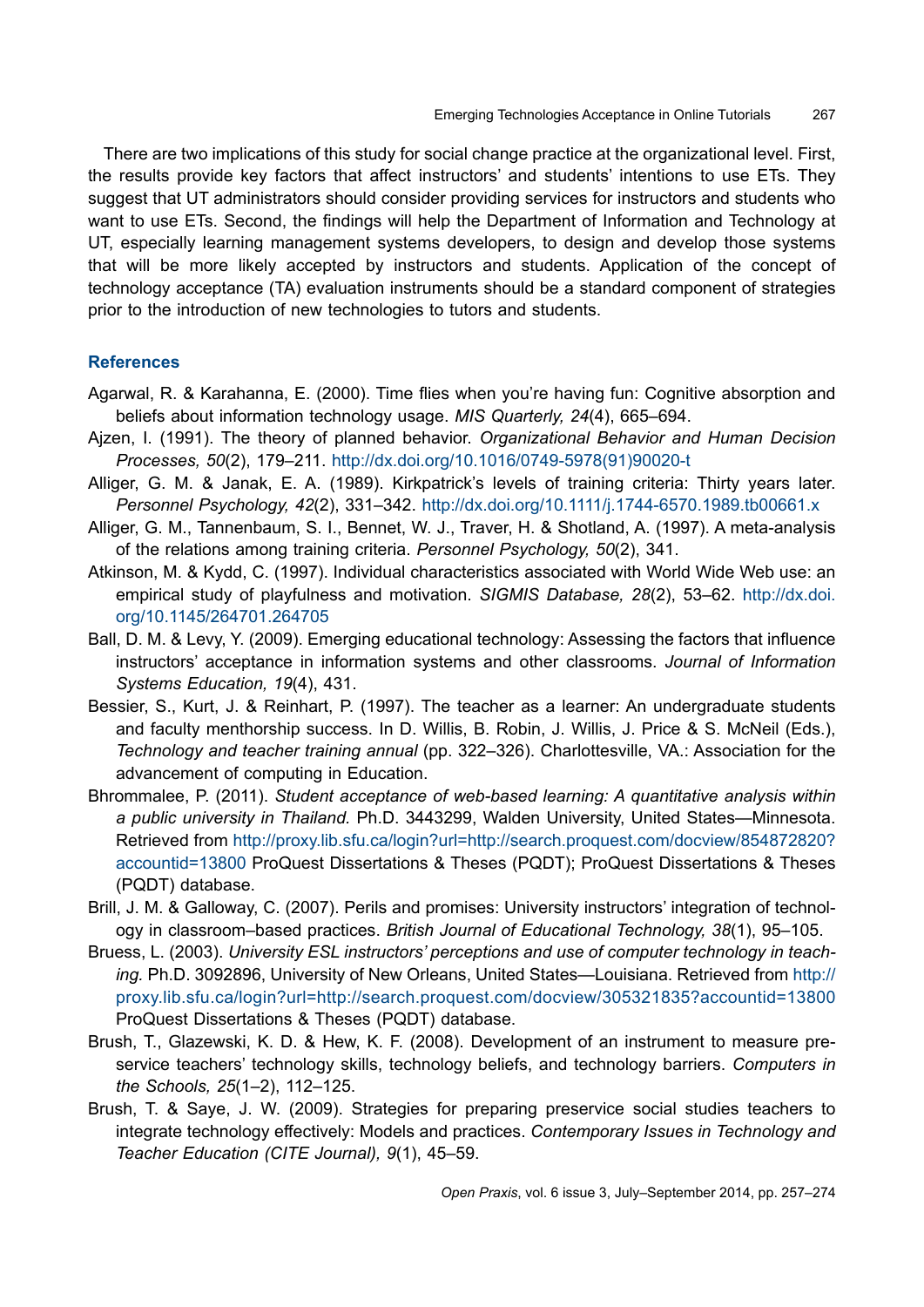- Chen, C.-D., Fan, Y.-W. & Farn, C.-K. (2007). Predicting electronic toll collection service adoption: An integration of the technology acceptance model and the theory of planned behavior. *Transportation Research Part C, 15*(5), 300–311. <http://dx.doi.org/10.1016/j.trc.2007.04.004>
- Christensen, R. (2002). Effects of technology integration education on the attitudes of teachers and students. *Journal of Research on Technology in Education, 34*(4), 411.
- Clementz, A. R. (2002). *Program level evaluation: Using kirkpatrick's four levels of evaluation to conduct systemic evaluation of undergraduate college programs.* Unpublished paper. Retrieved from [http://web.bryant.edu/~assess/Program\\_Level\\_Evaluation.doc](http://web.bryant.edu/~assess/Program_Level_Evaluation.doc)
- Compeau, D., Higgins, C. A. & Huff, S. (1999). Social cognitive theory and individual reactions to computing technology: A longitudinal study. *MIS Quarterly, 23*(2), 145–158.
- Compeau, D. R. & Higgins, C. A. (1995). Computer self-efficacy: Development of a measure and initial test. *MIS Quarterly, 19*(2), 189–211.
- Custer, R. L. (1995). Examining the dimensions of technology. *International Journal of Technology and Design Education, 5*(3), 219–244.
- Davis, F. D. (1989). Perceived usefulness, perceived ease of use, and user acceptance of information technology. *MIS Quarterly, 13*(3), 319–340.
- Davis, F. D. (1993). User acceptance of information technology: System characteristics, user perceptions and behavioral impacts. *International Journal of Man-Machine Studies, 38*(3), 475– 487. <http://dx-doi.org/10.1006/imms.1993.1022>
- Davis, F. D., Bagozzi, R. P. & Warshaw, P. R. (1989). User acceptance of computer technology: A comparison of two theoretical models. *Management Science, 35*(8), 982–1003. [http://dx.doi.](http://dx.doi.org/10.1287/mnsc.35.8.982) [org/10.1287/mnsc.35.8.982](http://dx.doi.org/10.1287/mnsc.35.8.982)
- Davis, F. D., Bagozzi, R. & Warshaw, P. R. (1992). Extrinsic and intrinsic motivation to use computers in the workplace. *Journal of Applied Social Psychology, 22*(14), 1111–1132. http://dx.doi. org/10.1111/j.1559-1816.1992.tb00945.x
- Edmunds, R., Thorpe, M. & Conole, G. (2012). Student attitudes towards and use of ICT in course study, work and social activity: A technology acceptance model approach. *British Journal of Educational Technology, 43*(1), 71–84. <http://dx.doi.org/10.1111/j.1467-8535.2010.01142.x>
- Fabry, L. & Higgs, J. R. (1998). Barriers to the effective use of technology in education: Current status. *Journal of Educational Computing Research, 17*(4), 385–395. [http://dx.doi.org/10.2190/](http://dx.doi.org/10.2190/c770-awa1-cmqr-ytyv) [c770-awa1-cmqr-ytyv](http://dx.doi.org/10.2190/c770-awa1-cmqr-ytyv)
- Fishbein, M. & Ajzen, I. (1975). *Belief, attitude, intention, and behavior: an introduction to theory and research*. Reading, Mass: Addison-Wesley Pub. Co.
- Fuller, R. M., Vician, C. & Brown, S. A. (2006). E-learning and individual characteristics: the role of computer anxiety and communication apprehension. *The Journal of Computer Information Systems, 46*(4), 103.
- Gong, M., Xu, Y. & Yu, Y. (2005). An enhanced technology acceptance model for web-based learning. *Journal of Information Systems Education, 15*(4), 365.
- Havelka, D. (2003). Predicting software self efficacy among business students: A preliminary assessment. *Journal of Information Systems Education, 14*(2), 145.
- Hew, K. F. & Brush, T. (2007). Integrating technology into K-12 teaching and learning: current knowledge gaps and recommendations for future research. *Educational Technology Research and Development, 55*(3), 223–252.
- Holden, H. & Rada, R. (2011). Understanding the Influence of Perceived Usability and Technology Self-Efficacy on Teachers' Technology Acceptance. *Journal of Research on Technology in Education, 43*(4), 343.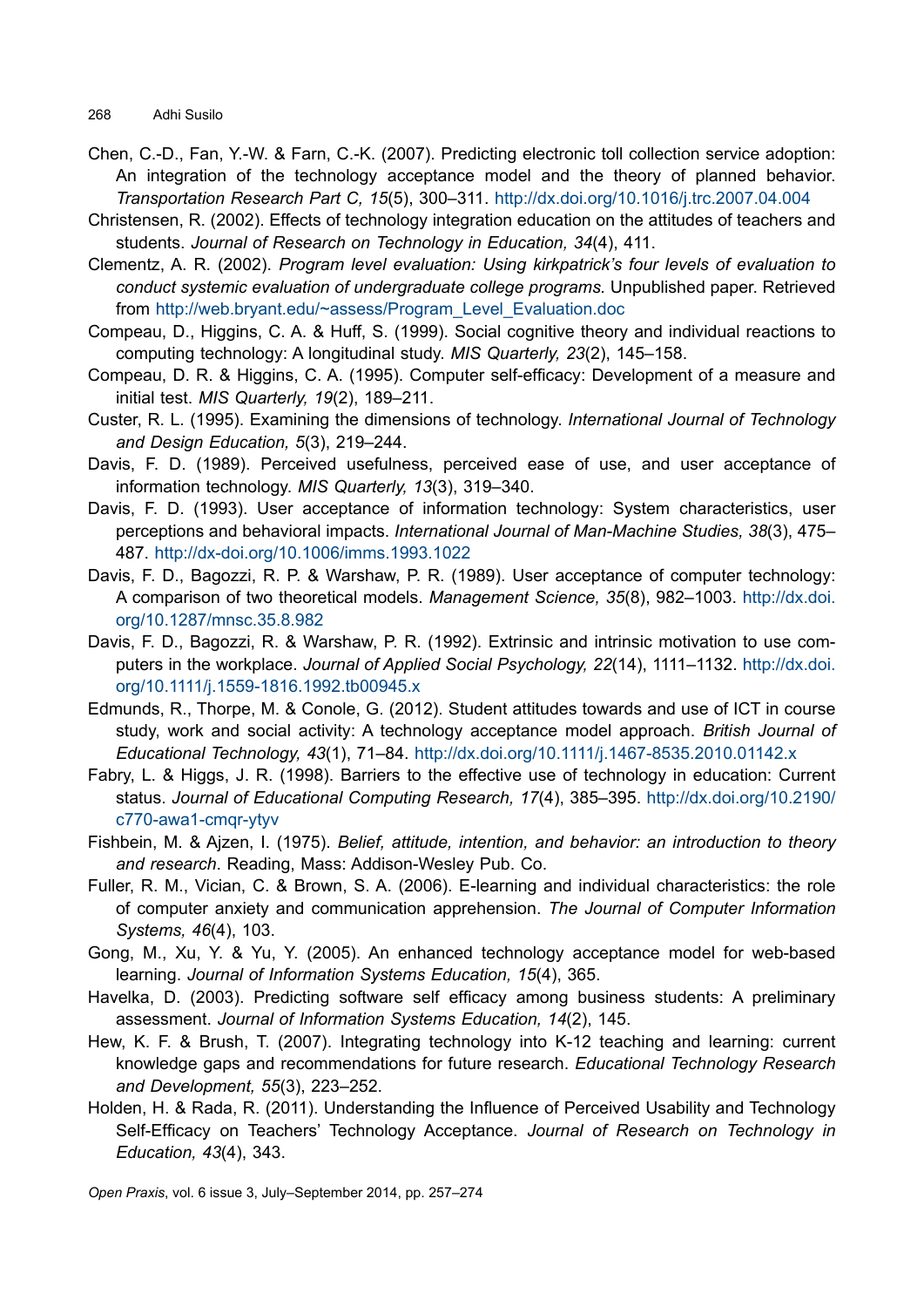- Hu, P. J.-H., Clark, T. H. K. & Ma, W. W. (2003). Examining technology acceptance by school teachers: a longitudinal study. *Information & Management, 41*(2), 227–241. [http://dx.doi.org/10.1016/](http://dx.doi.org/10.1016/s0378-7206(03)00050-8) [s0378-7206\(03\)00050-8](http://dx.doi.org/10.1016/s0378-7206(03)00050-8)
- Igbaria, M., Guimaraes, T. & Davis, G. B. (1995). Testing the determinants of microcomputer usage via a structural equation model. *Journal of Management Information Systems, 11*(4), 87.
- Igbaria, M. & Iivari, J. (1995). The effects of self-efficacy on computer usage. *Omega, 23*(6), 587– 605. [http://dx.doi.org/10.1016/0305-0483\(95\)00035-6](http://dx.doi.org/10.1016/0305-0483(95)00035-6)
- Kamla Ali, A.-B. & Hafedh, A.-S. (2010). Instructors' acceptance of learning management systems: A theoretical framework. *Communications of the IBIMA, 2010*(862128), 1–10.
- Kirkpatrick, D. L. (1998). *Evaluating training programs: the four levels*. San Francisco: Berrett-Koehler Publishers.
- Kirkpatrick, D. L. & Kirkpatrick, J. D. (2006). *Evaluating training programs: the four levels*. San Francisco, CA: Berrett-Koehler.
- Luan, W. S. & Teo, T. (2011). Student teachers' acceptance of computer technology: An application of the technology acceptance model (TAM). In T. Teo (Ed.), *Technology Acceptance in Education: Research and Issues* (pp. 43–61). Rotterdam: Sense.
- McCaslin, J. B. (2009). *Student perceptions of Blackboard using the technology acceptance model.* Ph.D. 3381921, University of Louisville, United States—Kentucky. Retrieved from [http://](http://proxy.lib.sfu.ca/login?url=http://search.proquest.com/docview/304918048?accountid=13800) [proxy.lib.sfu.ca/login?url=http://search.proquest.com/docview/304918048?accountid=13800](http://proxy.lib.sfu.ca/login?url=http://search.proquest.com/docview/304918048?accountid=13800) ProQuest Dissertations & Theses (PQDT); ProQuest Dissertations & Theses (PQDT) database.
- Oncu, S., Delialioglu, O. & Brown, C. A. (2008). Critical components for technology integration: How do instructors make decisions? *Journal of Computers in Mathematics and Science Teaching, 27*(1), 19–46.
- Osman, M. E. & Hannafin, M. J. (1992). Metacognition research and theory: Analysis and implications for instructional design. *Educational Technology Research and Development, 40*(2), 83–99.
- Popescu, E. (2010). *Students' Acceptance of Web 2.0 Technologies in Higher Education: Findings from a Survey in a Romanian University*.
- Pynoo, B., Devolder, P., Tondeur, J., Braak, J. V., Duyck, W. & Duyck, P. (2011). University students' acceptance of a web-based course management system. In T. Teo (Ed.), *Technology Acceptance in Education: Research and Issues* (pp. 125–143). Rotterdam: Sense.
- Rogers, E. M. (1995). *Diffusion of innovations*. New York: Free Press.
- Saadè, R. G. & Kira, D. (2006). The emotional state of technology acceptance. *Issues in Informing Science and Information Technology, 3*, 529–539.
- Sekaran, U. (2003). *Research methods for business: a skill-building approach*. New York: John Wiley & Sons.
- Szajna, B. (1996). Empirical evaluation of the revised technology acceptance model. *Management Science, 42*(1), 85–92. <http://dx.doi.org/10.1287/mnsc.42.1.85>
- Taylor, S. & Todd, P. A. (1995). Assessing IT usage: The role of prior experience. *MIS Quarterly, 19*(4), 561.
- Teo, T., Luan, W. S., Thammetar, T. & Chattiwat, W. (2011). Assessing e-learning acceptance by university students in Thailand. *Australasian Journal of Educational Technology, 27*(8), 1356– 1368.
- Thompson, R., Compeau, D. R. & Higgins, C. A. (2006). Intentions to use information technologies: An integrative model. *Journal of Organizational and End User Computing, 18*(3), 25–47.
- Tomei, L. A. (2005). *Taxonomy for the technology domain*. Hershey PA: Information Science Pub. Veletsianos, G. (2010). *Emerging technologies in distance education*. Edmonton: AU Press.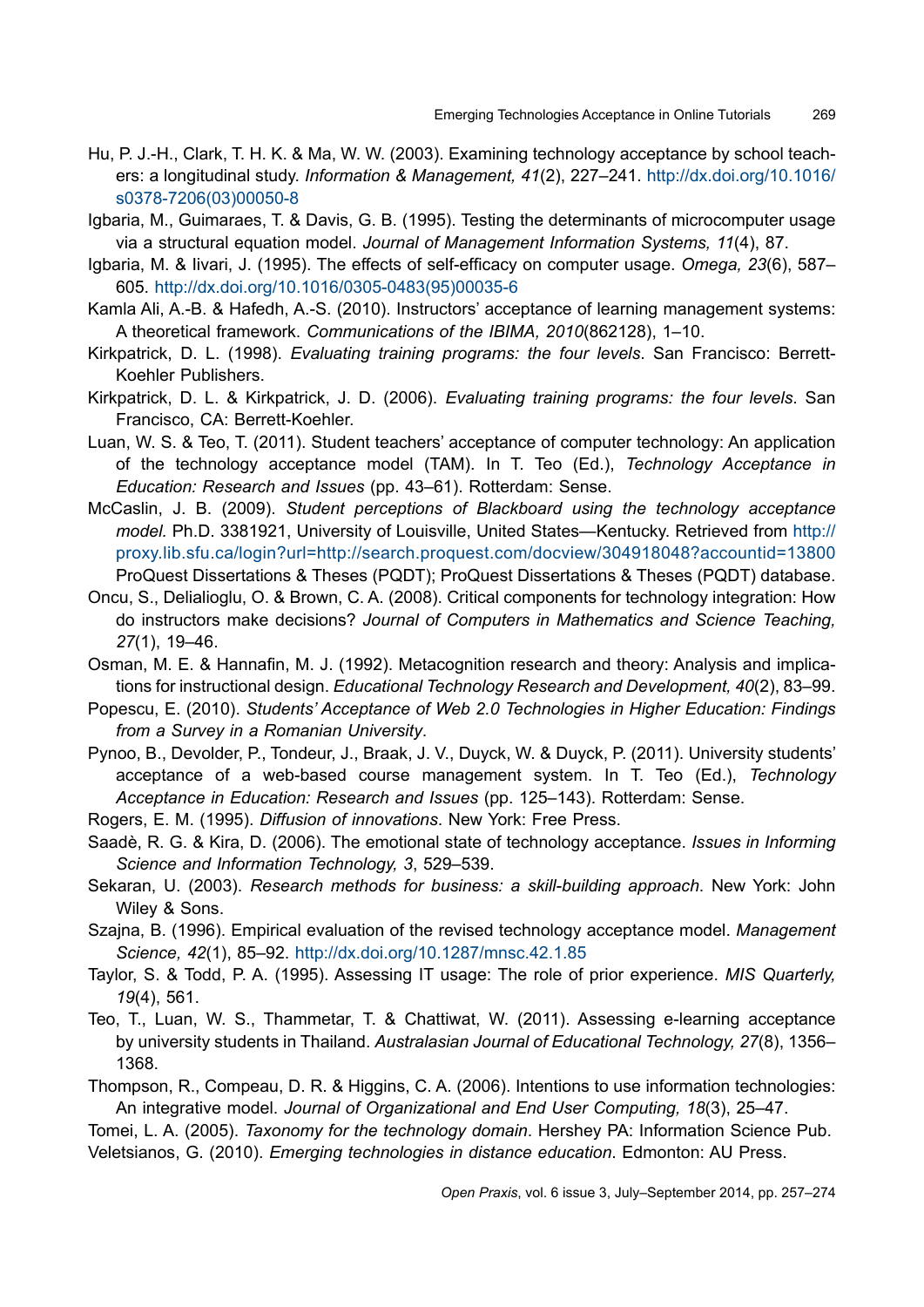- Venkatesh, V. (1999). Creation of favorable user perceptions: Exploring the role of intrinsic motivation. *MIS Quarterly, 23*(2), 239–260.
- Venkatesh, V. & Davis, F. D. (2000). A theoretical extension of the technology acceptance model: Four longitudinal field studies. *Management Science, 46*(2), 186–204. [http://dx.doi.org/10.1287/](http://dx.doi.org/10.1287/mnsc.46.2.186.11926) [mnsc.46.2.186.11926](http://dx.doi.org/10.1287/mnsc.46.2.186.11926)
- Venkatesh, V., Morris, M. G., Davis, G. B. & Davis, F. D. (2003). User acceptance of information technology: Toward a unified view. *MIS Quarterly, 27*(3), 425–478.
- Yang, H. H., Mohamed, D. & Beyerbach, B. (1999). An investigation of computer anxiety among vocational-technical teachers. *Journal of Industrial Teacher Education, 37*(1), 64–82.
- Zuhairi, A., Adnan, I. & Thaib, D. (2007). Provision of student learning support services in a large-scale distance education system at universitas terbuka, Indonesia. *The Turkish Online Journal of Distance Education, 8*(4), 44–64.
- Zuhairi, A., Wahyono, E. & Suratinah, S. (2006). The historical context, current development, and future challenges of distance education in Indonesia. *Quarterly Review of Distance Education, 7*(1), 95–101.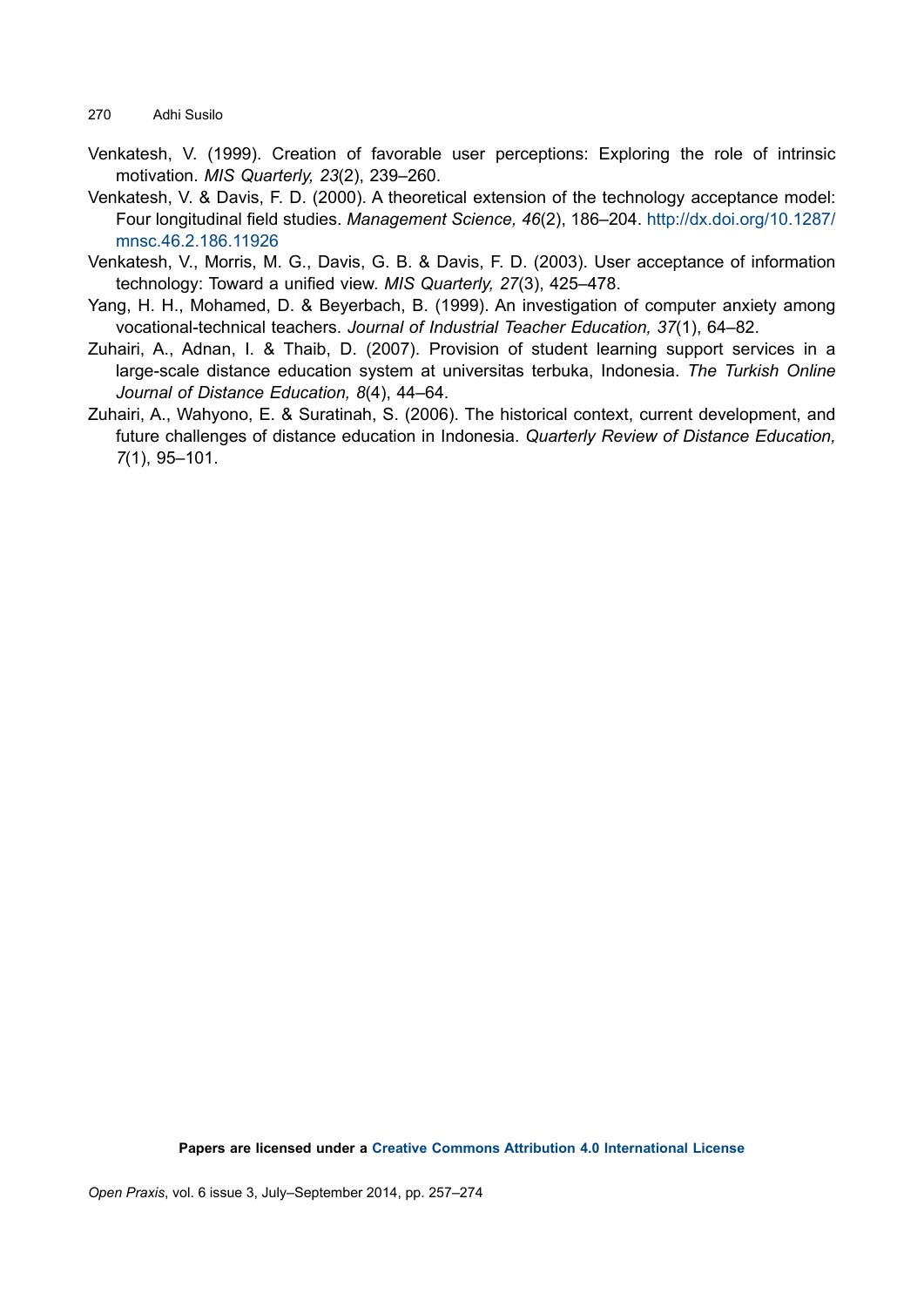# **Appendix Online Questionnaires**

# N zoomerang

# **Technology Acceptance Questionnaires**

| Page 1—Question 1—Choice—One Answer (Bullets) |  |
|-----------------------------------------------|--|
|-----------------------------------------------|--|

Please identify the range in which your age appears

- $O$  17–28 years
- $O$  29–40 years
- $O$  41–50 years
- $O$  51–60 years
- $\circ$  More than 60 years

# Page 1—Question 2—Choice—One Answer (Bullets) [Mandatory]

Gender

- $O$  Male
- $O$  Female

Page 1—Question 3—Choice—One Answer (Bullets) [Mandatory]

How many online tutorials are you participating in 2012.1?

- $O$  1 online tutorial
- 2 online tutorials
- 3 online tutorials
- $O$  4 online tutorials
- $\circ$  5 online tutorials
- $\bigcirc$  More than 5 online tutorials

# Page 1—Question 4—Choice—One Answer (Bullets) [Mandatory]

How long have you been participating in online tutorial until semester 2012.1?

- $O$  Less than 1 year
- $O$  1- $<$ 2 years
- $O$  2- $<$ 3 years
- $\circ$  3- $\leq$ 4 years
- $\circ$  4- $\leq$ 5 years
- $O$  5-6 years
- $O$  More than 6 years

[Mandatory]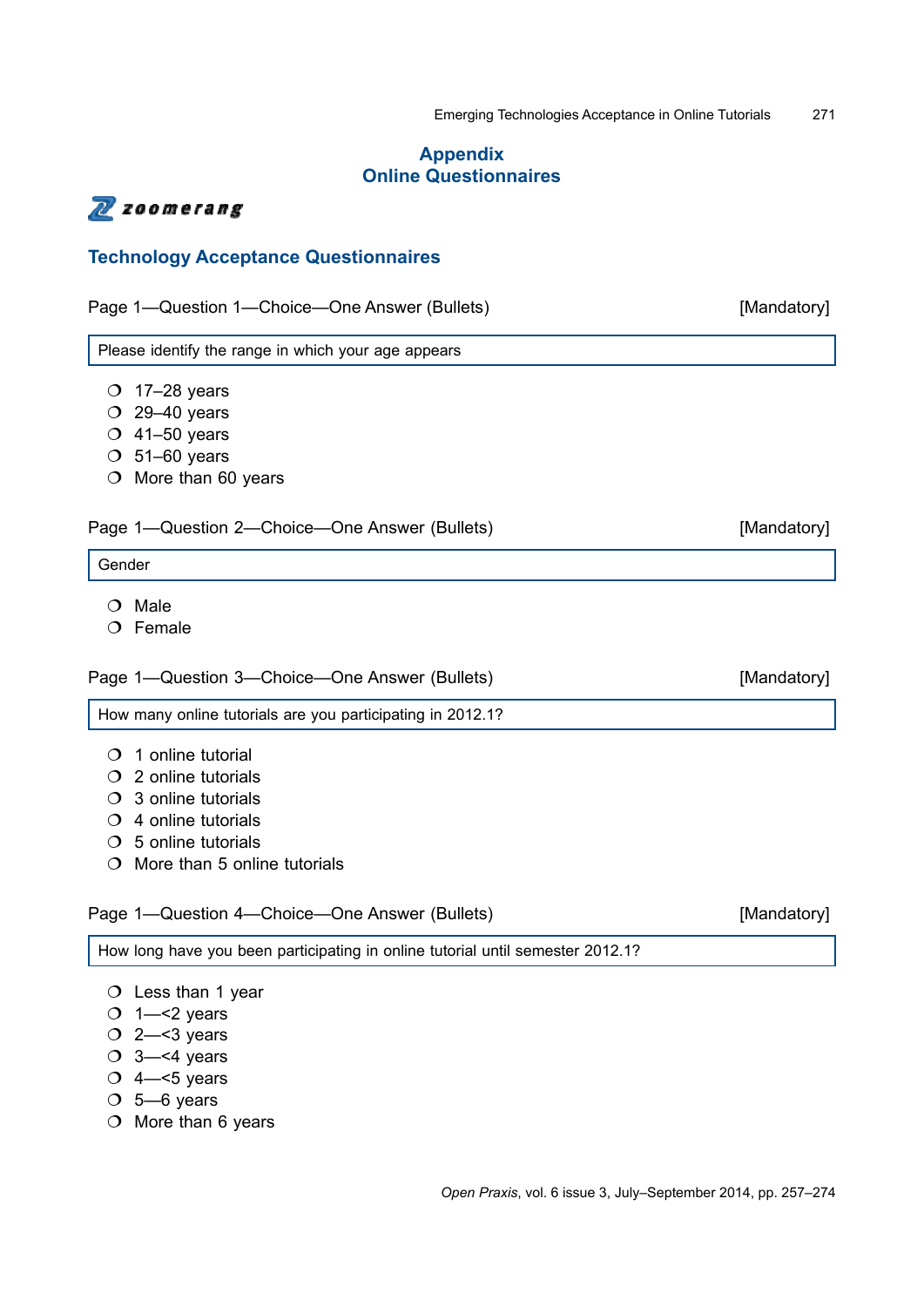# Page 2—Question 5—Rating Scale—Matrix **Example 2** (Mandatory)

Using the scale provided, rate your CURRENT level of technology skills using each of the following emerging technologies (Note: N/A = not familiar with/do not use, 1=poor, 2=fair, 3=moderate, 4=intermediate and 5=advance)

| <b>Technology Skills</b>                                                                                                                | N/A | 2 | 3 | 4 | 5 |
|-----------------------------------------------------------------------------------------------------------------------------------------|-----|---|---|---|---|
| Send, receive, open, and read email                                                                                                     |     |   |   |   |   |
| Use advanced email features (e.g., attachments, folders,<br>address books, distribution lists)                                          |     |   |   |   |   |
| Subscribe to and unsubscribe from a listserv (mailing list)                                                                             |     |   |   |   |   |
| Audio and videoconferencing (e.g., Skype, Windows Live, YM)                                                                             |     |   |   |   |   |
| Instant messaging (e.g., yahoo messenger, ICQ)                                                                                          |     |   |   |   |   |
| Use a search tool to perform a keyword/subject search in an<br>electronic database (e.g., CD-ROM, library catalog)                      |     |   |   |   |   |
| Use advanced features to search for information (e.g., subject<br>search, search strings with Boolean operators, combining<br>searches) |     |   |   |   |   |
| Use a search engine (e.g., Yahoo, Lycos, Google) to search for<br>information on the web                                                |     |   |   |   |   |
| Use a web authoring tool (e.g., Wordpress) to create a blog                                                                             |     |   |   |   |   |
| Format a blog using tables, backgrounds, internal and external<br>links.                                                                |     |   |   |   |   |
| Use Wikipedia                                                                                                                           |     |   |   |   |   |
| Create online pooling/survey                                                                                                            |     |   |   |   |   |

# Page 3—Question 6—Rating Scale—Matrix **Example 2** [Mandatory]

The questions below are based on emerging technologies that are available in online tutorial. These emerging technologies are communication, information retrieval and creation tools. Communication includes synchronous (audio and video conference, text messenger) and asynchronous (email, discussion board). Information retrieval consists of search engine that search for text, audio, picture, and video (Google Scholar, YouTube). Creation includes text, html (blog and Wikipedia), audio, video and image. Therefore, the emerging technologies (ETs) in this questionnaire refer to these three categories. According to Veletsianos (2010) ETs are: "Tools, concepts, innovations, and advancements that are utilized in diverse educational settings, to serve varied educational purposes, and that can be described as evolving or "coming into being." (Note: 1=strongly disagree, 2=disagree, 3=neutral, 4=agree and 5=strongly agree).

| <b>Level of Learning</b>                                |  |  |  |
|---------------------------------------------------------|--|--|--|
| I felt comfortable using ETs for communication          |  |  |  |
| I felt comfortable using ETs for retrieving information |  |  |  |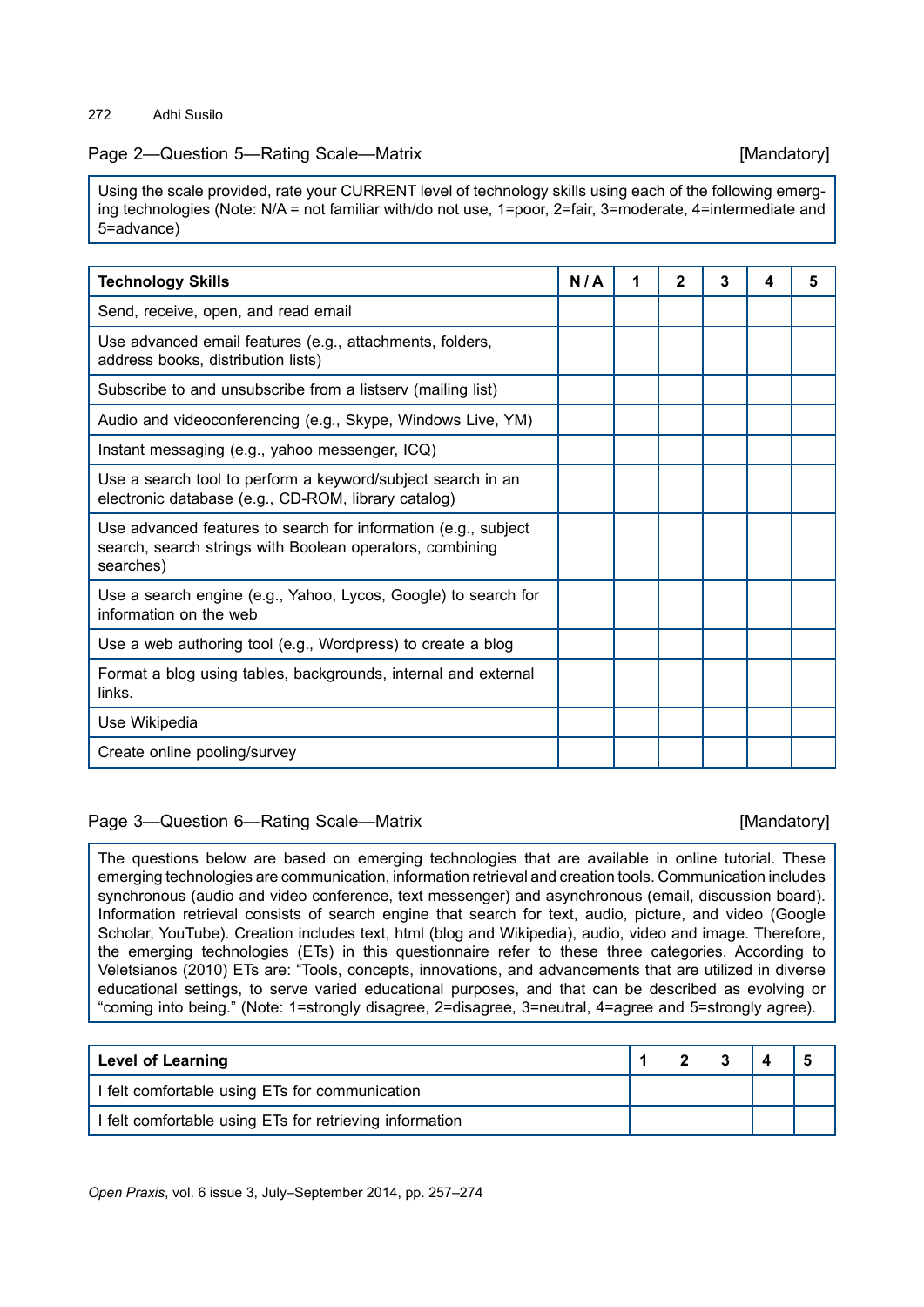| <b>Level of Learning</b>                                                                                       | 1 | $\mathbf{2}$ | 3 | 4 | 5 |
|----------------------------------------------------------------------------------------------------------------|---|--------------|---|---|---|
| I felt comfortable using ETs for creating (text, html, audio, video, image)                                    |   |              |   |   |   |
| I would like use ETs for communication                                                                         |   |              |   |   |   |
| I would like use ETs for retrieving information                                                                |   |              |   |   |   |
| I would like use ETs for creating (text, html, audio, video, image)                                            |   |              |   |   |   |
| ETs were relevant to my task for communication                                                                 |   |              |   |   |   |
| ETs were relevant to my task for retrieving information                                                        |   |              |   |   |   |
| ETs were relevant to my task for creating (text, html, audio, video, image)                                    |   |              |   |   |   |
| It is easy to learn ETs, particularly for communication                                                        |   |              |   |   |   |
| It is easy to learn ETs, particularly for retrieving information                                               |   |              |   |   |   |
| It is easy to learn ETs, particularly for creating (text, html, audio, video,<br>image)                        |   |              |   |   |   |
| I understand ETs and their application for communication                                                       |   |              |   |   |   |
| I understand ETs and their application for retrieving information                                              |   |              |   |   |   |
| I understand ETs and their application for creating (text, html, audio, video,<br>image)                       |   |              |   |   |   |
| I can use the different tools of ETs for communication                                                         |   |              |   |   |   |
| I can use the different tools of ETs for retrieving information                                                |   |              |   |   |   |
| I can use the different tools of ETs for creating (text, html, audio, video,<br>image)                         |   |              |   |   |   |
| I will improve my skills to learn ETs for communication                                                        |   |              |   |   |   |
| I will improve my skills to learn ETs for retrieving information                                               |   |              |   |   |   |
| I will improve my skills to learn ETs for creating (text, html, audio, video,<br>image)                        |   |              |   |   |   |
| I will teach my colleagues how to use ETs for communication                                                    |   |              |   |   |   |
| I will teach my colleagues how to use ETs for retrieving information                                           |   |              |   |   |   |
| I will teach my colleagues how to use ETs for creating (text, html, audio,<br>video, image)                    |   |              |   |   |   |
| I will always use ETs for completing my task mainly in communication area                                      |   |              |   |   |   |
| I will always use ETs for completing my task mainly in information retrieval                                   |   |              |   |   |   |
| I will always use ETs for completing my task mainly in creating something<br>(text, html, audio, video, image) |   |              |   |   |   |

Page 4—Question 7—Rating Scale—Matrix **Example 20 and Tanachon** [Mandatory]

Behaviorial Intentions to Use Emerging Technologies in Online Tutorials